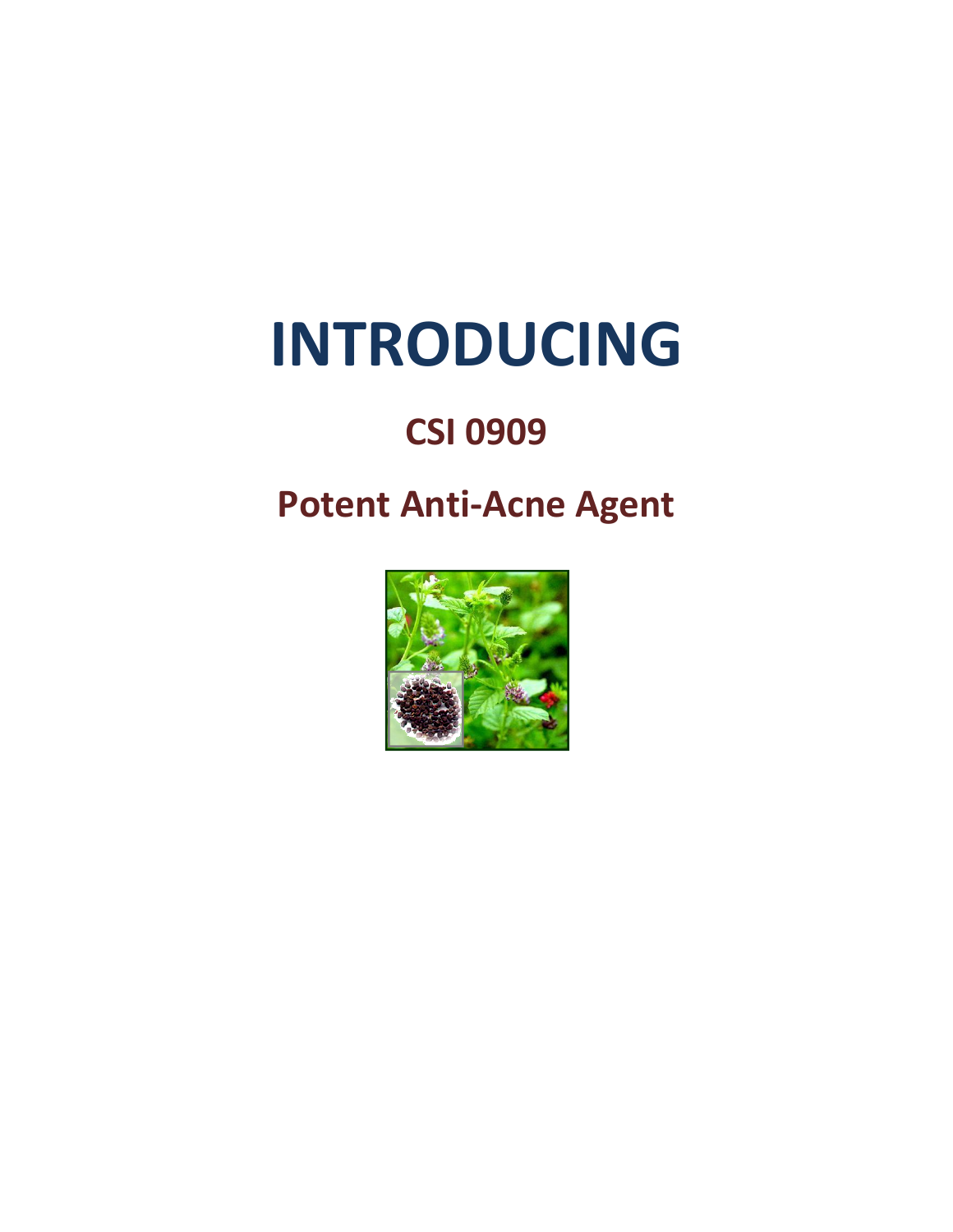#### **EXECUTIVE SUMMARY**

#### **The Situation**

With a prevalence of over 17 million people, acne is the most common skin condition in the United States. Acne is especially problematic for adolescents and young adults with nearly 85 percent of people between the ages of 12 and 24 afflicted with the disorder. Both cause and severity are multifactorial with contributions from microbial infection, inflammation and hormone imbalance.

#### **The Challenge**

Current agents for the prevention and treatment of acne include antimicrobials, antiinflammatories and hormones. However, over the last decade, the emergence of drug resistant bacteria has limited the effectiveness of OTC and prescription drugs for the prevention and treatment of acne<sup>i</sup>. In addition, commonly used antimicrobial and anti-inflammatory agents can often cause skin irritation, dryness and other unwanted side effects<sup>ii</sup>.

#### **The Solution**

**CSI0909** is a broad spectrum antimicrobial plus anti-inflammatory agent that safely and effectively treats bacterial skin infection and the associated inflammation. The product contains Bakuchiol (or drupanol) which has been shown to inhibit the growth of bacteria and to inhibit the COX/LOX inflammatory pathways.

#### **Key Benefits\***

- Potent antimicrobial proven to inhibit growth or to sterilize pathogenic microorganisms.
- Balanced inhibition of the COX-1 and COX-2 enzymes Inhibits pro-inflammatory LOX pathway
- Human and *in vitro* safety testing with no adverse effects
- Safe, well-tolerated mixture
- Easily formulated with other ingredients
- Patent pending  $\bullet$

 $\frac{1}{2}$ \* Indications and claims related to the health benefits or property of an ingredient or product are governed in accordance with country-specific laws and regulations. In the United States, it is your responsibility to ensure that product claims and indications are in compliance with all applicable laws and regulations, including the Federal FD&C Act and the FTC Act. In all other countries, please consult with a local regulatory or legal professional who may provide you with competent advice and guidance.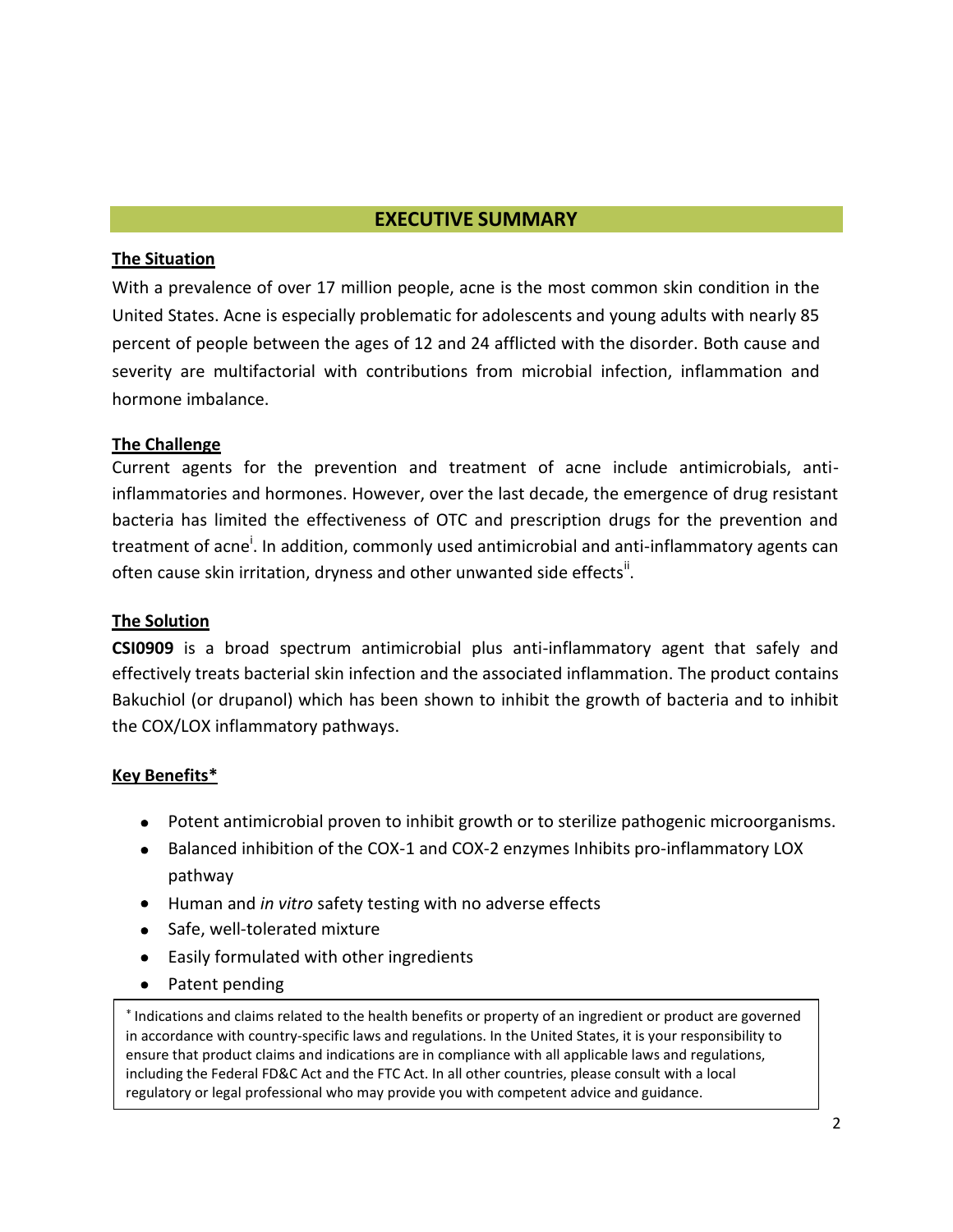### **Table of Contents**

| <b>Background</b>                                          | Page 4  |
|------------------------------------------------------------|---------|
| <b>Product Profile</b>                                     | Page 6  |
| <b>Discovery Process</b>                                   | Page 7  |
| <b>Pre-Clinical Efficacy Studies</b>                       | Page 8  |
| <b>Clinical Studies</b>                                    | Page 10 |
| <b>Safety Data</b>                                         | Page 11 |
| Specification & Other Information (Available upon request) | Page 12 |
| <b>Scientific References / Bibliography</b>                | Page 12 |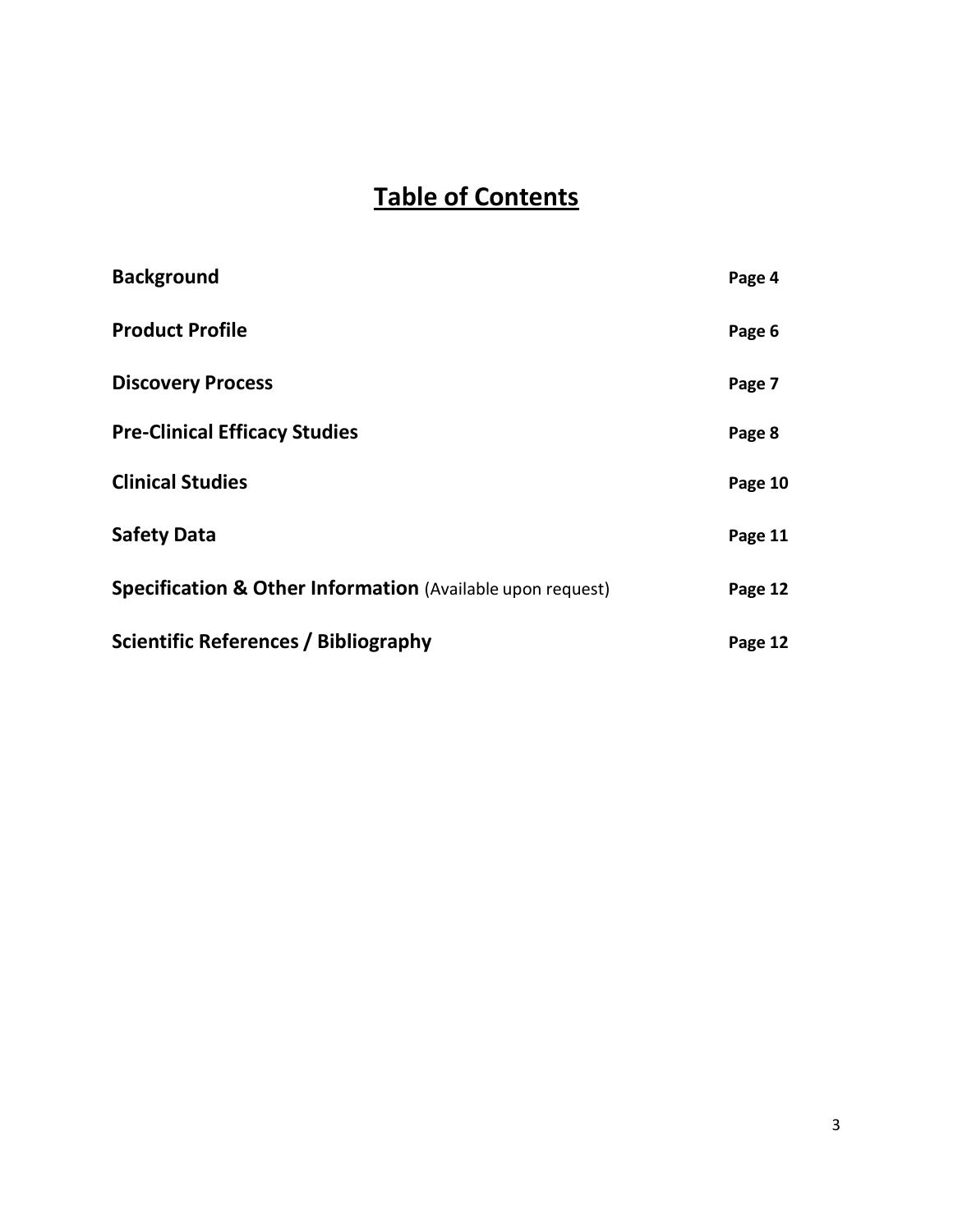#### **BACKGROUND**

#### **Summary**

- Acne is the most common skin disease in the US, affecting 17 million people. Microbial
- infection, inflammation and hormone imbalance contribute to cause chronic acne.
- Current treatment regimens can be ineffective due to increasing drug resistance and lack of compliance due to serious side effects.

#### **What causes Acne?**

Acne is a chronic skin disease of the pilosebaceous unit characterized by excess production of sebum by the sebaceous glands, follicular epithelial desquamation, bacterial proliferation and inflammation. Hormone imbalance, microbial infection and inflammation are the major factors associated with the onset of acne $^{\text{iii}}$ .

#### **What is the size of the market?**

Acne is most common during adolescence, affecting more than 85% of teenagers, and frequently continues into adulthood. Approximately 1 in 16 or 17 million people in the US suffer from acne. Global sales of acne treatments in 2008 were estimated at \$561 million, an increase of 22% from 2003. (Source: Euromonitor)

#### **What are the limitations with existing treatment options?**

Current agents for the prevention and treatment of acne include anti-inflammatories, such as salicylic acid, antimicrobials such as benzoyl peroxide and hormonal drugs such as retinoids<sup>"</sup>. The topical application of an antimicrobial agent, such as benzoyl peroxide<sup>v</sup> in combination with the COX inhibitor salicylic acid<sup>vi</sup> has been clinically demonstrated to be an effective and safe therapy for the treatment of acne. While safe and effective, this treatment regimen produces cutaneous irritation and/or dryness in many affected individuals, which leads to noncompliance, mitigating effectiveness. Additionally, salicylate avoidance is advised during lactation, due to the risk of promoting bleeding in nursing infants<sup>vii</sup> Antibiotics are no longer recommended as first line therapy due to risk of resistance among causative organisms, e.g., Propionibacterium acnes and among commensals, e.g., Staphylococcus epidermidis, Satphylococcus aureus, Streptococccus pyrogenes<sup>viii</sup>.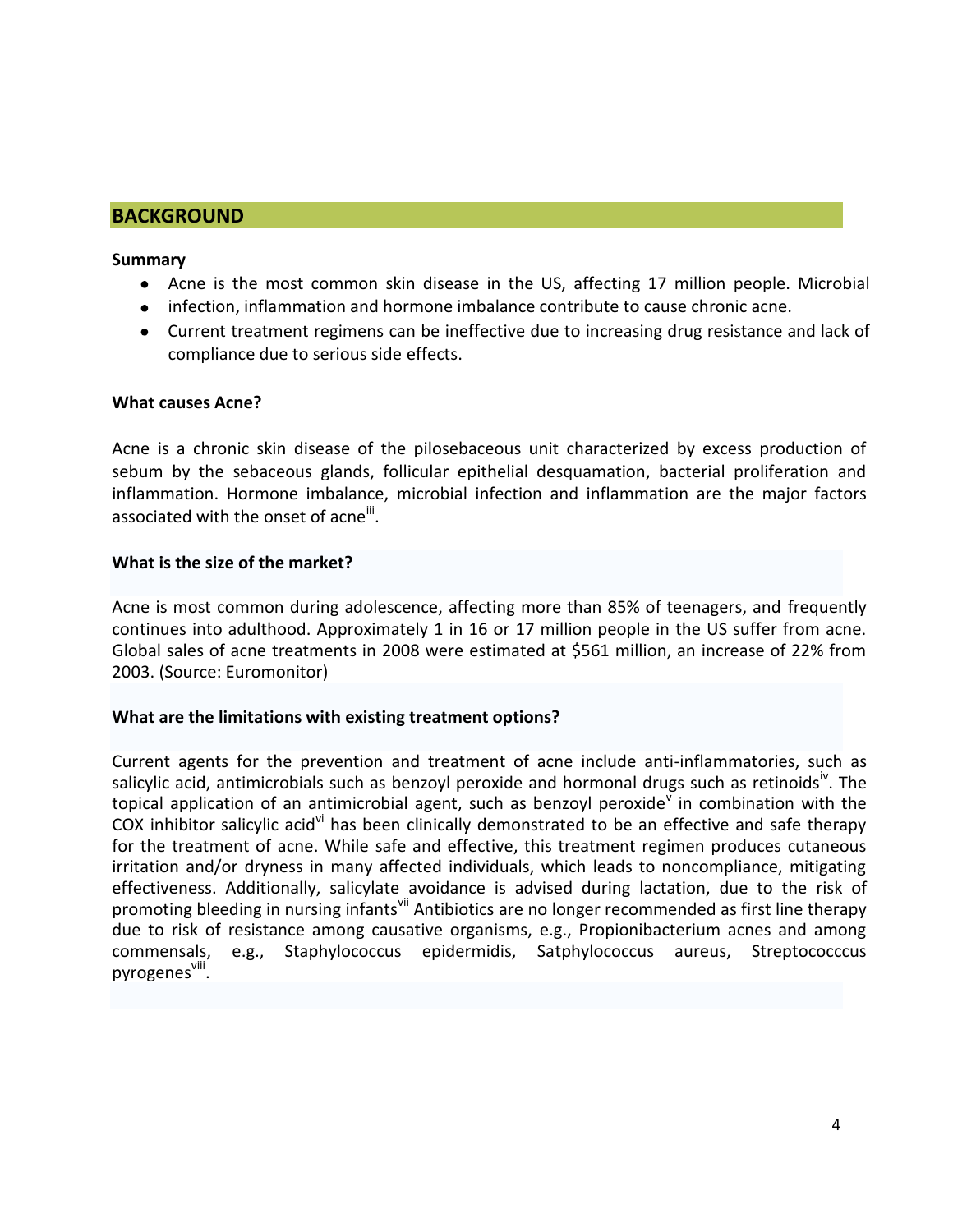#### **What is the opportunity?**

The threat of antibiotic resistant bacteria has prompted interest in natural product antimicrobials with mechanisms of action that do not overlap those of antibiotics. Traditional healers have long used plants and plant derived substances to prevent or cure infectious disease. Many of these plants have been investigated scientifically for antimicrobial activity and a large number of botanical natural products have been shown to inhibit the growth of pathogenic microorganisms. Bakuchiol from Psoralea species is one such antimicrobial botanical. Bakuchiol has been reported as a useful compound for development of antibacterial agents<sup>ix</sup> against oral pathogens and has great potential for use in food additives and mouthwash for preventing and treating dental caries<sup>x</sup>.

The major problem preventing the use of bakuchiol compositions extracted from the seeds of Psoralea plants is the presence of psoralen and isopsoralen toxins, Also known as furanocoumarins, psoralens are well known to be phototoxic agents, which increase the sensitivity of skin to ultra violet radiation<sup>xi xii xiii</sup>. As described in the following pages, our scientists have developed a proprietary<sup>xiv</sup>, cost effective process for removing these toxic materials from Psoralea extracts, while maintaining the desired Bakuchiol antimicrobial activity in high yield.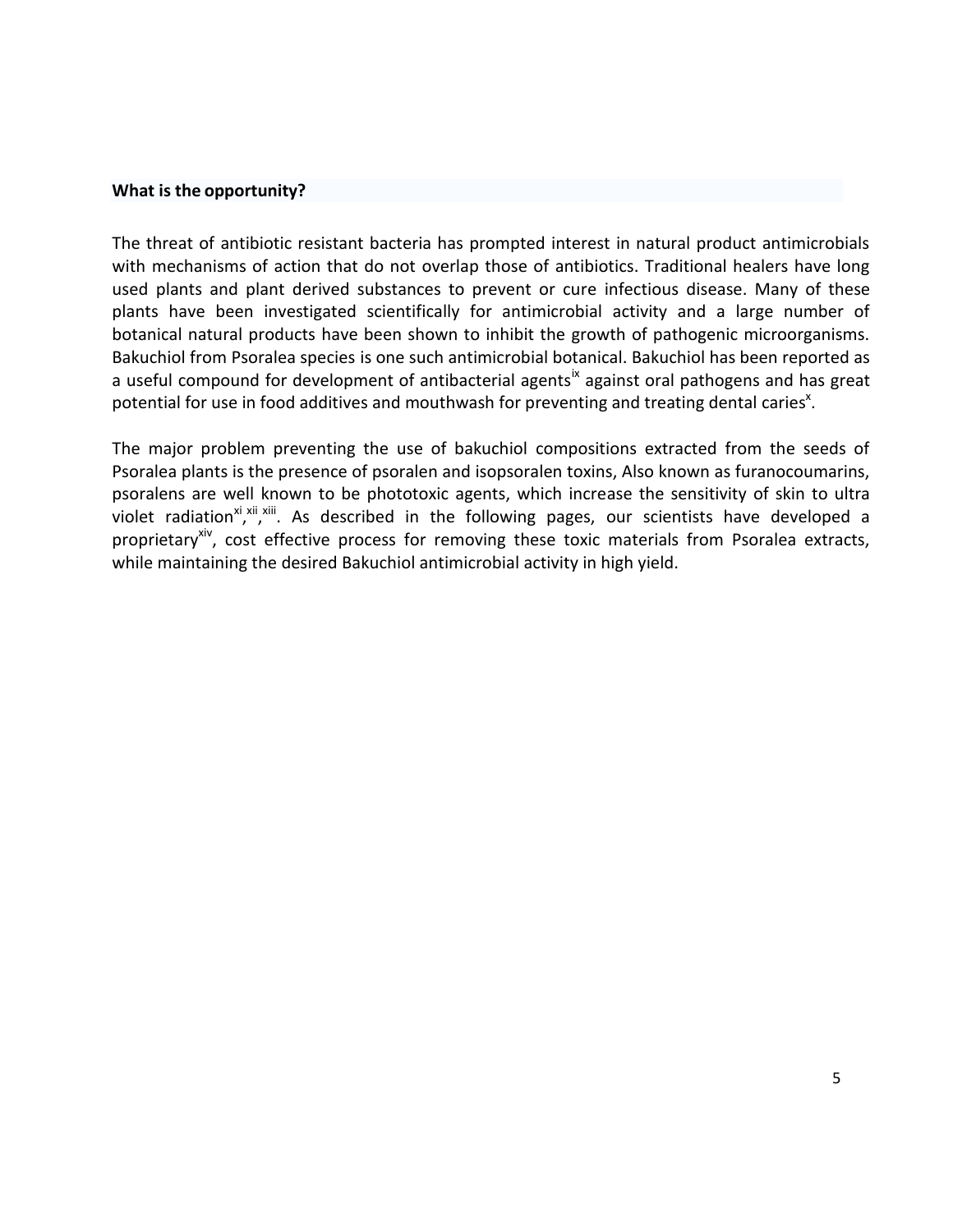#### **PRODUCT PROFILE**

#### **What is ?**

**CSI0909** is a broad spectrum antimicrobial plus anti-inflammatory agent that safely and effectively treats skin infection and the associated inflammation. **CSI0909** contains Bakuchiol (or drupanol), a well-documented broad spectrum antimicrobial and anti-inflammatory, extracted from *Psoralea*  plants (*Psoralea corylifolia* or *Psoralea glandulosa*) using a proprietary (patent pending) process that eliminates toxic coumarin contamination\*\*. **CSI0909** has been shown in both human and *in vitro* studies to inhibit the growth of bacteria implicated in acne and to significantly reduce inflammation.

#### **Key Benefits\***

- Potent antimicrobial proven to inhibit growth of pathogenic microorganisms.
- Balanced inhibition of the COX-1 and COX-2 enzymes Inhibits pro-inflammatory LOX pathway
- Human and *in vitro* safety testing with no adverse effects
- Safe, well-tolerated mixture without coumarin contamination\*\*
- Easily formulated with other ingredients
- Patent pending

#### **Plant Origin**

Contains a unique form of Bakuchiol (or drupanol) derived from the seeds of *Psoralea corylifolia* or *Psoralea glandulosa*

#### **Applications**

Potent anti-acne agent for addressing microbial infection and inflammation

#### **Formulation**

Can be used as an active agent in topical skincare products

#### **Physical Properties**

Brownish-red viscous liquid and dissolves in ethanol and other common organic solvents

\* Indications and claims related to the health benefits or property of an ingredient or product are governed in accordance with country-specific laws and regulations. In the United States, it is your responsibility to ensure that product claims and indications are in compliance with all applicable laws and regulations, including the Federal FD&C Act and the FTC Act. In all other countries, please consult with a local regulatory or legal professional who may provide you with competent advice and guidance. \*\*NMT 100 PPM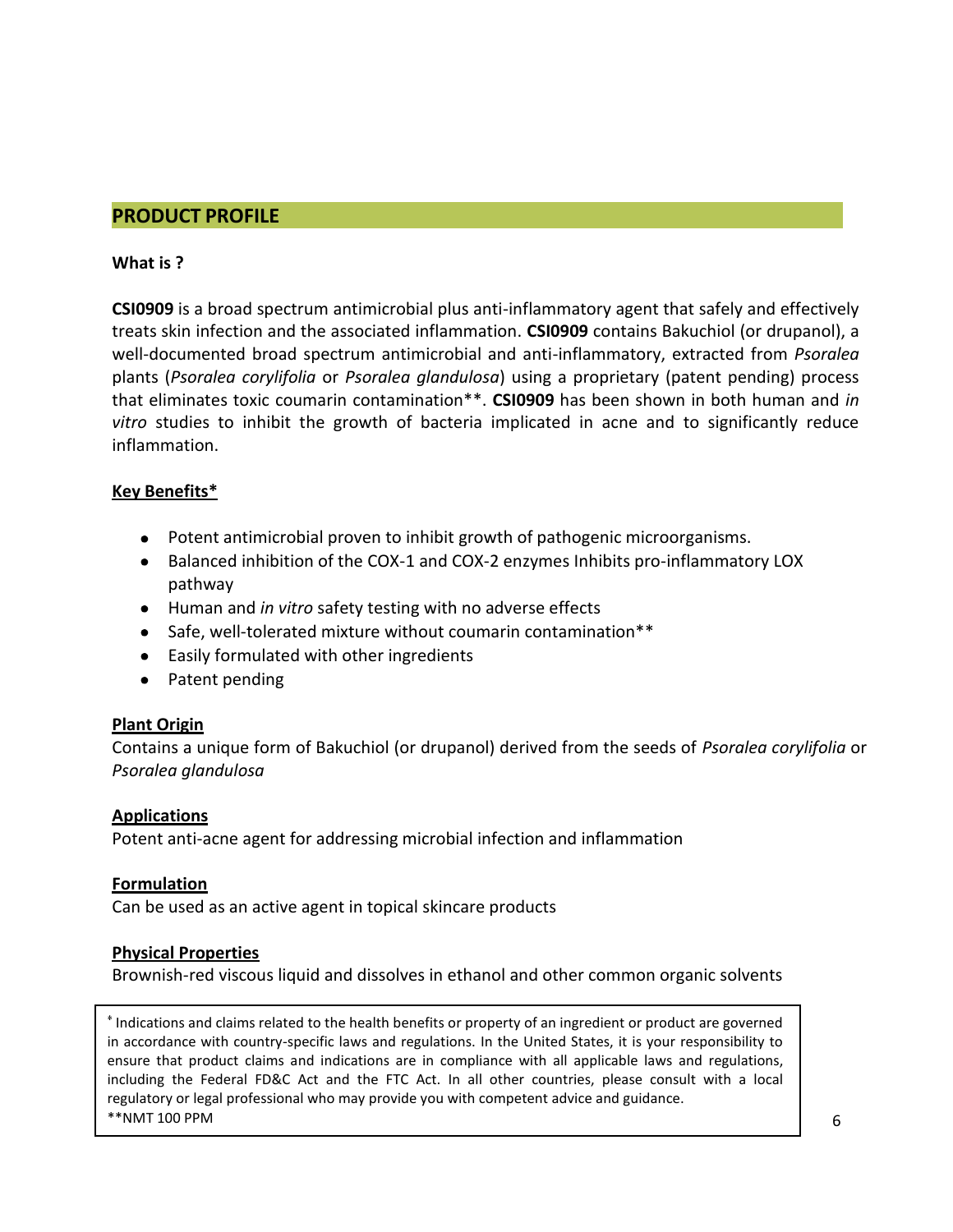#### **DISCOVERY PROCESS**

Bakuchiol (or drupanol) is a phenolic compound having a single hydroxyl group on the aromatic ring and an unsaturated hydrocarbon chain (see structure below). It has been isolated from the seeds of *Psoralea. corylifolia* L. (Luguminosae) and the aerial part of *Psoralea. glandulosa* L. (Papilionaceae).



Bakuchiol compositions isolated from plants in the *Psoralea* genus include the presence of psoralens, such as psoralen and isopsoralen. Psoralens, also known as furanocoumarins, are naturally occurring secondary metabolites in plants, including many fruits and vegetables.



A number of health risks have been associated with the handling, topical application and ingestion of psoralen-containing plants and synthetic psoralens. Psoralens are well known to be phototoxic agents, which increase the sensitivity of skin to ultra violet radiation. Unlikeother Bakuchiol preparations, our Company's proprietary **CSI0909** composition is produced by a patent

pending process that removes harmful Psoralens to a level not more than 100PPM.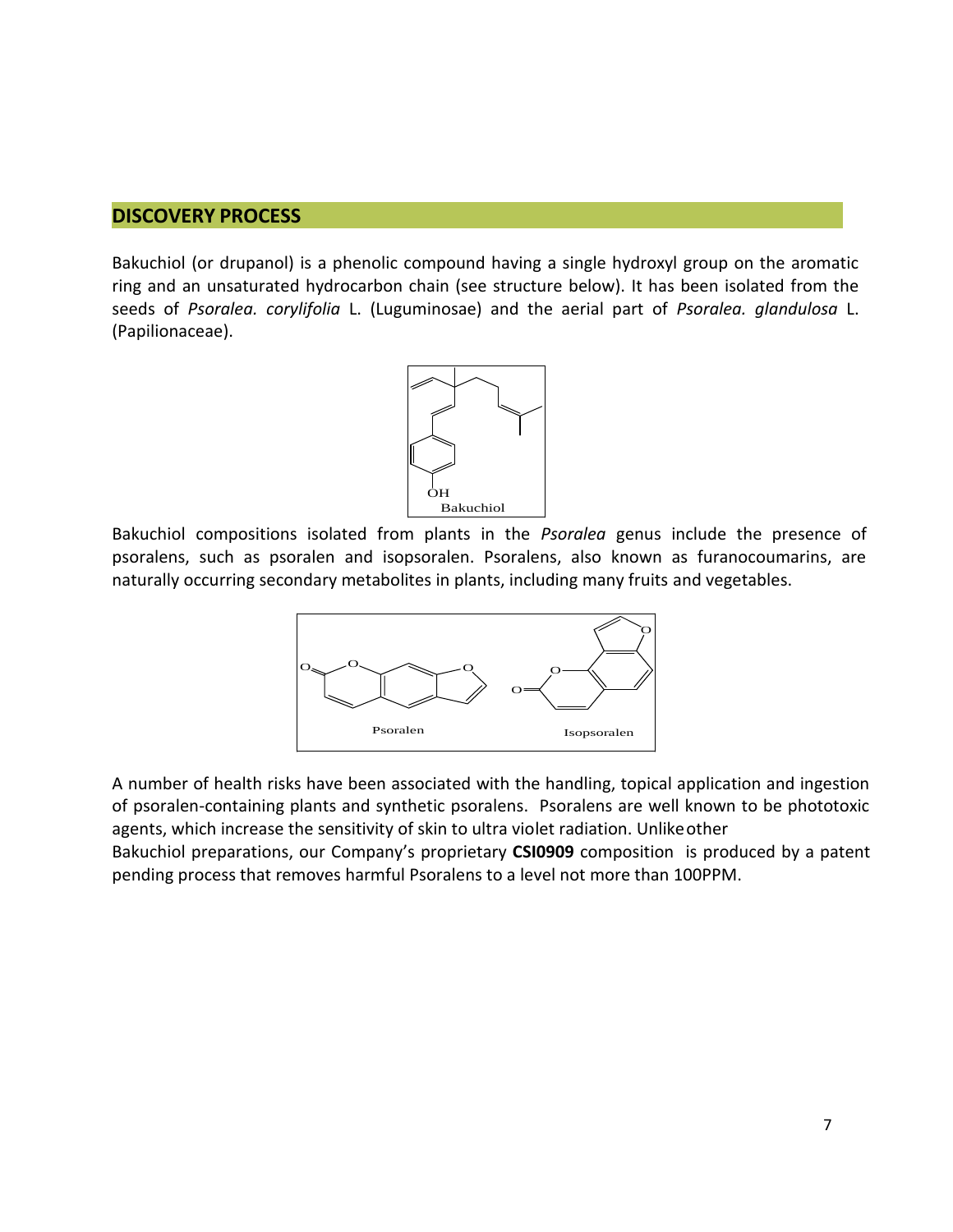#### **PRE-CLINICAL EFFICACY DATA**

#### **Summary**

- **CSI0909** shows broad spectrum anti-microbial activities with MIC at single digitppm concentration.
- **CSI0909** shown to inhibit COX1/COX2 pro-inflammatory pathways.
- **CSI0909** also inhibits pro-inflammatory 5-LOX pathway

#### **ANTI-MICROBIAL ACTIVITY**

| <b>ORGANISM</b>                               | <b>CLASS</b>         | <b>CONCENTRACTION</b> | <b>POSITIVE CONTROL/</b><br><b>CONCENTRATION</b> |
|-----------------------------------------------|----------------------|-----------------------|--------------------------------------------------|
| Propionibacterium acnes<br>(ATCC6919)         | Anaerobe             | 1 <sub>ug</sub> /ml   | Ampicillin (0.1 ug/ml)                           |
| Staphylococcus epidermis<br>ATCC 12228)       | <b>Gram Positive</b> | 1 <sub>ug</sub> /ml   | Gentamicin (0.1 ug/ml)                           |
| Trichophyton<br>mentagrophytes<br>(ATCC 9533) | Fungi<br>(mammalian) | 30ug/ml               | Amphotericin B<br>Solubilized (0.1 ug/ml)        |
| Staphylococcus aureus<br>(ATCC10390)          | <b>Gram Positive</b> | 3 <sub>ug</sub> /ml   | Gentamicin (0.3 ug/ml)                           |
| Actinomyces viscosus<br>(ATCC 15987)          | Anaerobe             | 3 <sub>ug</sub> /ml   | Ampicillin (0.03 ug/ml)                          |
| Aspergillus niger<br>(ATCC 8740)              | Fungi (general)      | 30 <sub>ug/m</sub>    | Amphotericin B<br>Solubilized (0.3 ug/ml)        |

#### **Table 1: Anti-Microbial Activity of CSI0909**

Additional testing on **CSI0909** antimicrobial properties was conducted to test activity against gram positive organisms associated with respiratory tract infections, *Streptococcus pyogenes* (ATCC 19615) and *Streptococcus pneumoniae* (ATCC 6305).

The MIC (lowest concentration of test substance that completely inhibited visible organism growth) and the MBC (the lowest concentration that demonstrated no recoverable growth of test organism) was determined, as shown in **Table 2**.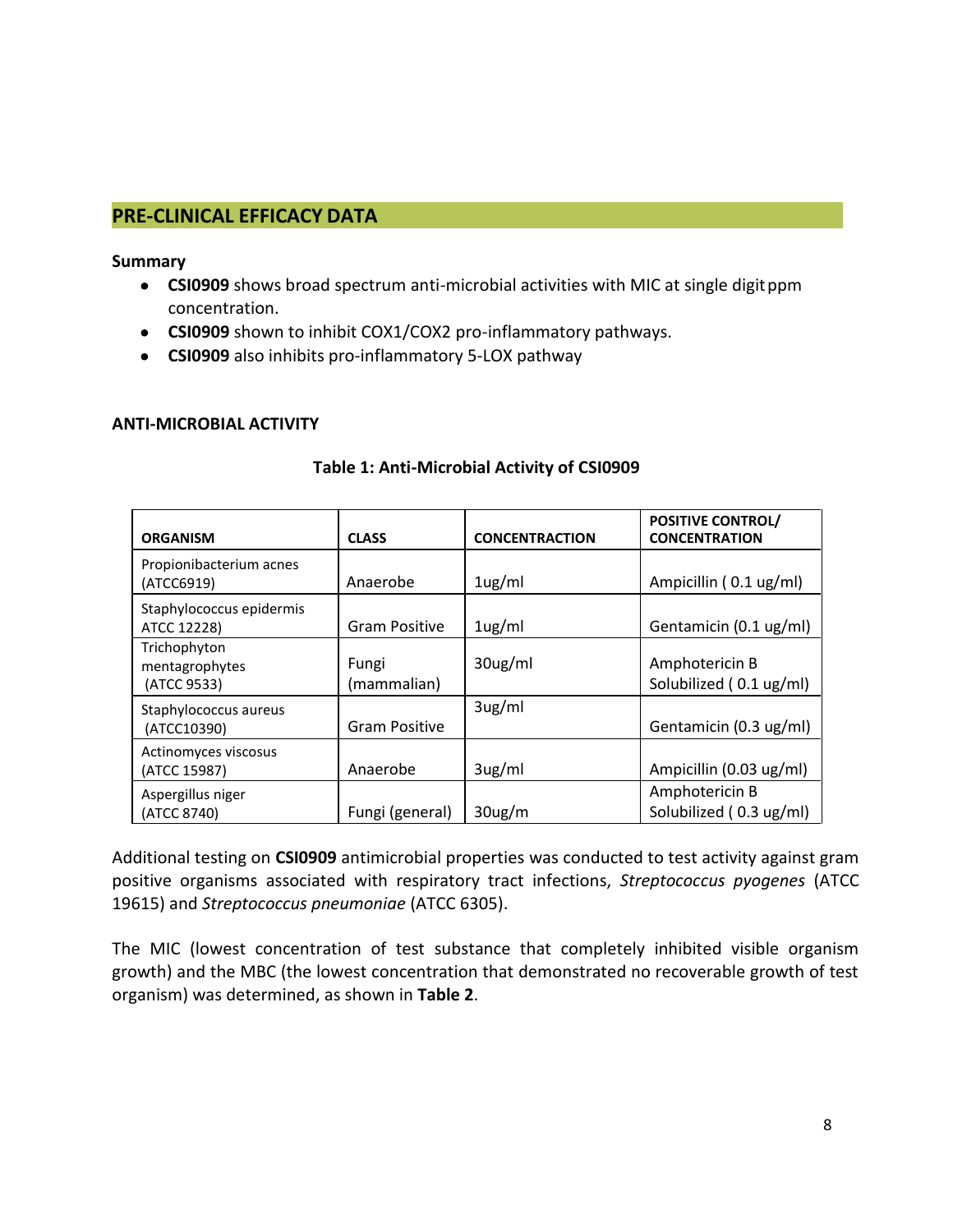#### **Table 2: Anti-Microbial Activity of CSI0909**

| <b>Test Substance</b><br><b>Identification</b> | <b>Test Organism</b>                              | <b>MIC</b><br>(Test substance<br>concentration) | <b>MBC</b><br>(Test substance<br>concentration) |
|------------------------------------------------|---------------------------------------------------|-------------------------------------------------|-------------------------------------------------|
| <b>CSI0909</b>                                 | <b>Streptococcus</b><br>pyogenes (ATCC 19615)     | $1.56$ ug/mL                                    | $3.13 \text{ ug/mL}$                            |
|                                                | <b>Streptococcus</b><br>pneumoniae<br>(ATCC 6305) | $0.78$ ug/mL                                    | $1.56$ ug/mL                                    |

ug = microgram

**CSI0909** activity meets the current FDA guidelines for penicillin in the treatment of pneumoccocall pneumonia. [\(www.fda.gov/cder/foi/label2008/050638s012lbl.pdf\)](http://www.fda.gov/cder/foi/label2008/050638s012lbl.pdf)

| penicillin  | Susceptible(S) | Intermediate(I) | Resistant<br>(R |
|-------------|----------------|-----------------|-----------------|
| MIC (ug/ml) |                |                 |                 |

#### **ANTI-INFLAMMATION OF CSI0909**

#### **Table 3: Inhibition of COX and LOX Enzymes by CSI0909**

| <b>Compound Name</b> | $COX-1$ ( $IC_{50}$ ) | $COX-2$ (IC <sub>50</sub> ) | 5 LOX $(IC_{50})$ |
|----------------------|-----------------------|-----------------------------|-------------------|
| MH-258-08            | 2.34 $\mu$ M          | 5.78 $\mu$ M                | 3.41 $\mu$ M      |
| (99% bakuchiol)      |                       |                             |                   |

The COX-1 and COX -2 activity of **CSI0909** listed above compared to published activity of aspirin at COX-1 IC<sub>50</sub> = 0.35  $\mu$  M and COX-2 IC<sub>50</sub> at 2.4 $\mu$  M demonstrates that CSI0909 has a good anti-inflammation profile.<sup>xv</sup>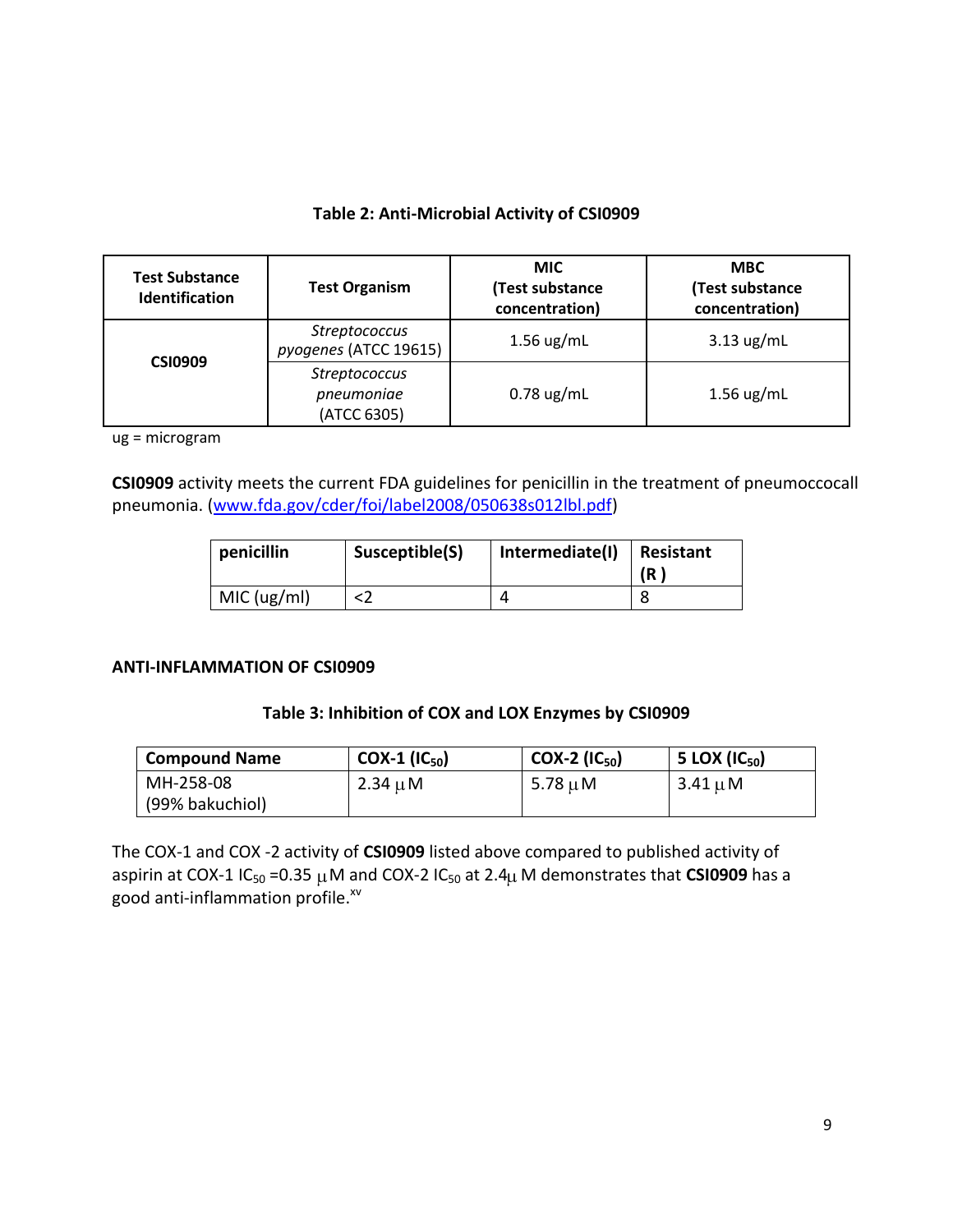#### **CLINICAL DATA**

#### **Clinical Evaluation**

A pilot, open label study to evaluate the antimicrobial and anti-inflammatory properties of **CSI0909** 0.5% is currently on going. The study will recruit a least 15 subjects meeting the exclusion /inclusion criteria for a study duration of 12 weeks. The subjects are instructed to apply the cream twice a day, morning and night, and return to the site for a total of 9 visits including the screening visit.

The efficacy evaluation is based on the Investigator Assessment, Global Response to product (relative to baseline).

The following evaluation procedures are included in the study, Subject questionnaires, Physician, Global Assessment, Lesion Counts, Safety and Tolerability and photographs at baseline, Week 4, Week 8 and Week 12.

Photos of two study participants who have completed the 12 week study protocol are shown below. Substantial clearing of affected facial skin sites is clearly evident in both subjects with progressive improvement seen with increasing exposure to the **CSI0909** cream.

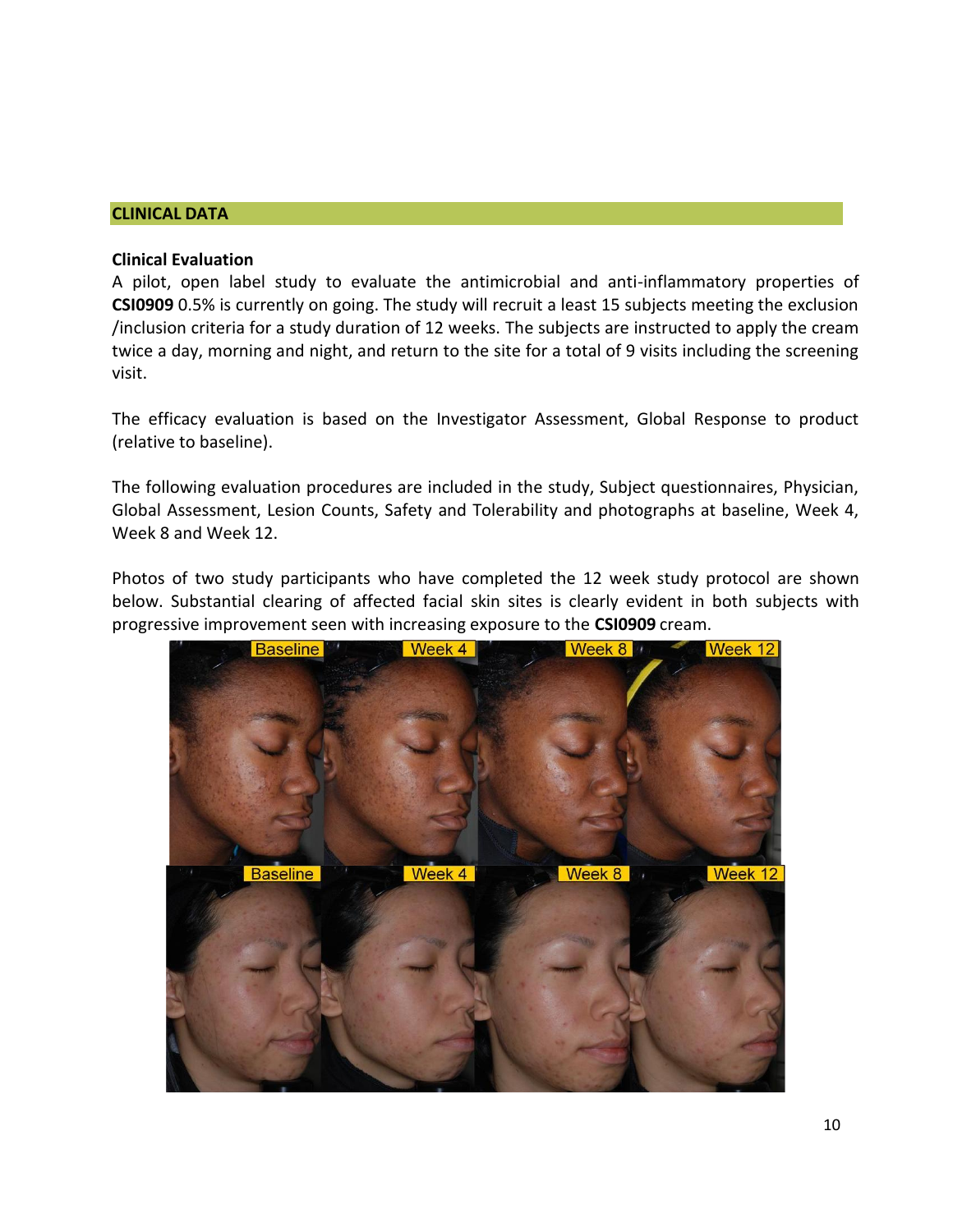#### **SAFETY DATA**

#### **Summary**

- **CSI0909** shows no eye irritation, no skin irritation and no skin allergic contact sensitization, and no phototoxicity.
- **CSI0909** has a solid safety profile at a broad range of purity levels (20% to 99% purity).
- **CSI0909** has a good skin penetration

Several safety tests were performed. Tests are listed with results in **Table 4** below.

| <b>NAME</b>                                    | BRIEF DESCRIPTION OF THE TEST PROCEDURE                                                                                                                                                                                                                                                                                                               | <b>RESULT</b>                                                                                                                                         |
|------------------------------------------------|-------------------------------------------------------------------------------------------------------------------------------------------------------------------------------------------------------------------------------------------------------------------------------------------------------------------------------------------------------|-------------------------------------------------------------------------------------------------------------------------------------------------------|
| <b>AMES</b>                                    | This is a biological assay to assess the mutagenic potential of<br>chemical compounds. The test uses strains of the bacterium that<br>carry specific mutations. The variable being tested is the<br>mutagen's ability to cause a reversion of these mutations.                                                                                        | Test product was<br>not<br>lassociated<br>with<br>any<br>mutagenic<br>changes<br>at<br>doses up to 3 mg/plate                                         |
| <b>EPIOCULAR MTT</b><br><b>VIABILITY ASSAY</b> | This is a biological assay to evaluate ocular toxicity or irritating<br>potential of a test article by determining the ET50 for MTT viability<br>of EpiOcular samples.                                                                                                                                                                                | Test Product at the 1%<br>concentration<br>was<br>classified as minimal to<br>non-irritating category.                                                |
| <b>CHAMBER</b><br><b>SCARIFICATION</b>         | This is a clinical test to assess the irritating potential of chemical<br>compounds. The test is performed on human subjects whose skin<br>was sensitized by scratching. The variable being tested is the<br>compound's ability to cause irritation of<br>compromised skin.                                                                           | The effects of 0.5% of<br>the test product on<br>scarified<br>skin<br>were<br>comparable<br>the<br>to<br>saline control<br>72<br>at<br>hours          |
| <b>REPEATED INSULT</b><br><b>PATCH</b>         | This is a clinical test to assess both irritating and allergenic<br>potentials of chemical compounds. The test is performed by<br>repetitive application of the compounds to the skin of healthy<br>volunteers. The variables being tested are the compound's<br>ability to cause erythema or edema.                                                  | Under study conditions<br>the test product did not<br>indicate a potential for<br>dermal<br>irritation<br>or<br>allergic<br>contact<br>sensitization. |
| <b>PHOTO-TOXICITY</b>                          | This is a clinical test to assess phototoxic potential of test<br>compounds. The test is performed on human subjects by<br>application of the compounds to the skin, followed by UV-<br>irradiation, and up to 1 week post-irradiation period. The variables<br>being tested are the compound's ability to cause<br>adverse or unexplained reactions. | The test product was<br>considered<br>non-<br>phototoxic according to<br>reference<br>at<br>0.5%<br>concentration tested.                             |
| <b>PERCUTA-NEOUS</b><br><b>ABSORBTION</b>      | This is an ex-vivo test to assess skin penetration of chemical<br>compounds. The test is performed by single application to<br>cadaver skin. The variable being tested is percentage of test<br>compound that is absorbed into skin over certain period of<br>time.                                                                                   | At 0.5% formulation,<br>the data<br>indicates a<br>good<br>penetration<br>profile and absorption<br>into skin over 48 hours                           |

#### **Table 4: Safety tests revealed that CSI0909 has a solid safety profile**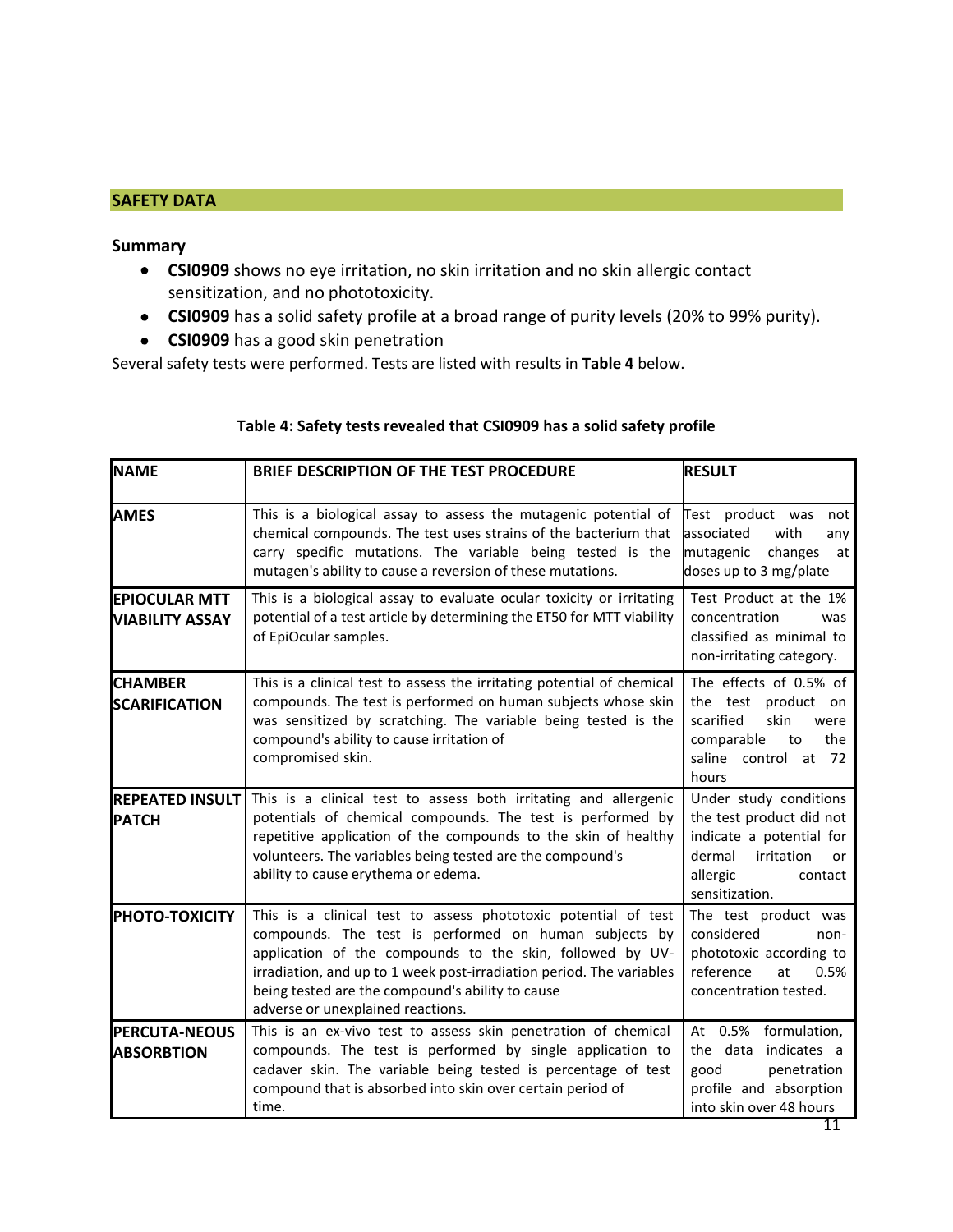#### **SPECIFICATIONS & OTHER INFORMATION**

Available upon request – Please contact your representative

#### **SCIENTIFIC REFERENCES/BIBLIOGRAPHY**

#### **Additional reference on antimicrobials**

| <b>Species</b>                          | MIC(ug/ml)              | <b>Sterilizing Conc</b> |
|-----------------------------------------|-------------------------|-------------------------|
|                                         | <b>Bacteriostatic</b>   | (ug/ml)Bactericidal     |
|                                         |                         |                         |
| <b>Streptococcus mutans (JCM5175)</b>   | 1                       | 20                      |
| <b>Streptococcus mutans (GS5)</b>       | 1.2                     | 20                      |
| <b>Streptococcus mutans (JC2)</b>       | 1.4                     | 5                       |
| <b>Streptococcus mutans (IFO 13955)</b> | 1.8                     | 10                      |
| <b>Streptococcus sobrinus 6715</b>      | 1.6                     | 10                      |
| Phorphyromonas gingivalis(ATCC 33277)   |                         |                         |
|                                         | 4                       | 20                      |
| Enterococcus faecalis (IFO 3989)        | $\overline{2}$          | 10                      |
| Enterococcus faecalis (IFO 3926)        | $\overline{2}$          | 10                      |
| Lactobacillus acidophilus(AKU 1122)     | 1                       | 10                      |
| Lactobacillus acidophilus(AKU 1124)     | 1                       | $\overline{\mathbf{5}}$ |
| Lactobacillus plantarum (AKU 1130)      | 1                       | $5\phantom{.0}$         |
| Streptococcus sanguis (179-3)           | ND*                     | 10                      |
| Streptococcus sanguis (254-4)           | <b>ND</b>               | $5\phantom{.0}$         |
| Streptococcus salivarius (70-2)         | <b>ND</b>               | 5                       |
| Streptococcus salivarius (160-2)        | ND                      | 5                       |
| Actinomyces viscosus (19246)            | <b>ND</b>               | 5                       |
| Lactobacillus plantarum (AKU 8016       | <b>ND</b>               | 20                      |
| Lactobacillus casei (4646)              | <b>ND</b>               | 5                       |
|                                         | * ND, not<br>determined |                         |

**Reference: Antimicrobial Agents and Chemotherapy, Nov 2001, p.3009-3013**